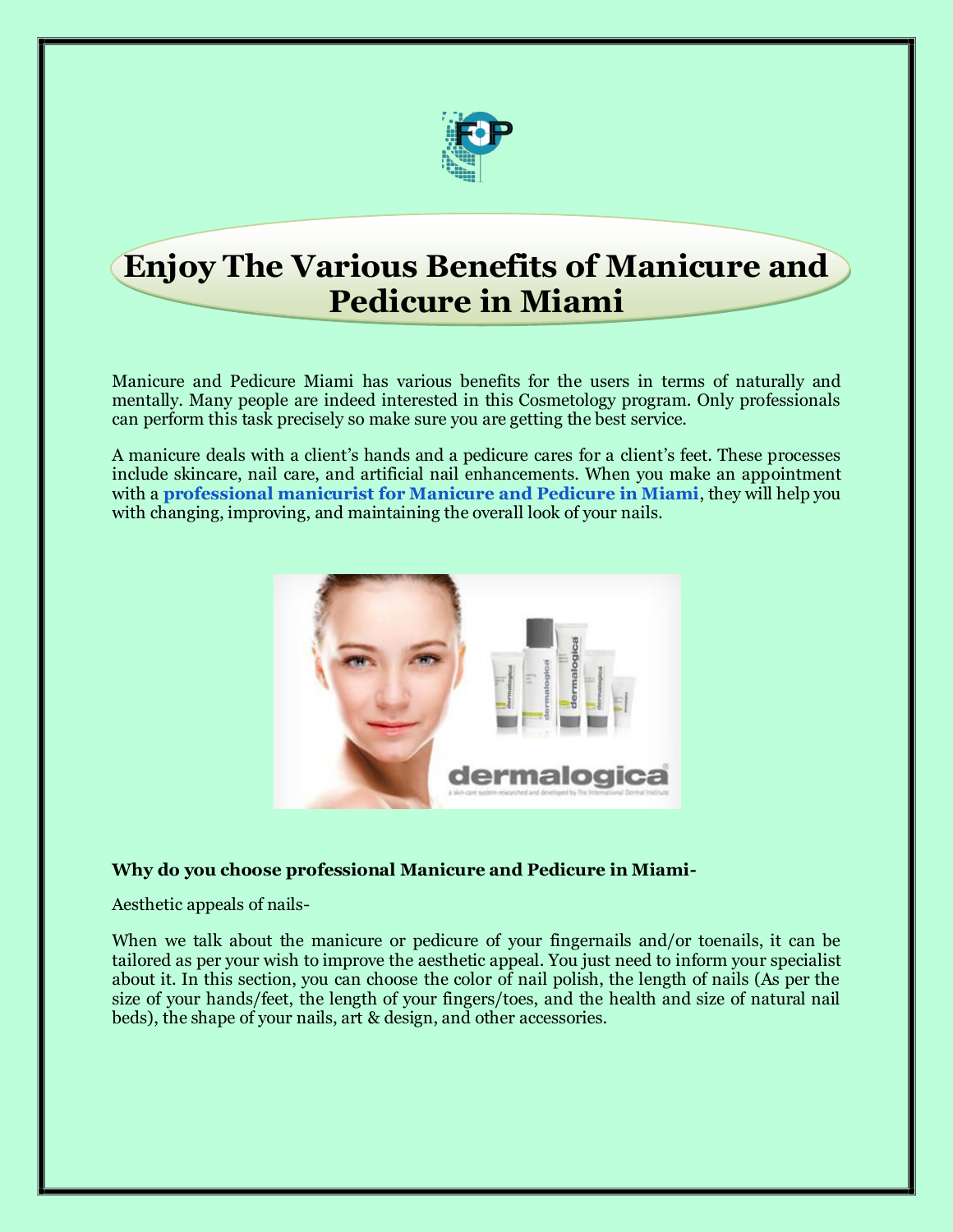

Wellness of skin/nails-

Your specialist manicurist can handle and advise you on many of the minor skin conditions. They can help you strengthen, grow, and repair your natural nails. Although these conditions should be treated by a medical professional, your manicurist can deal with them to a certain extent.



#### Self Care-

Spending some time with a manicure or pedicure while taking a timeout away from stress and pressure is a great way to improve your personal wellness. It keeps you relaxed, boosts your confidence, and enables you to express your style and attitude.



#### Appearance**-**

Everyone wants to look beautiful and the enhancement of your nails also include in it. Your nails should compliment your personality purposefully. And manicure or pedicure is the best way to get this job done successfully.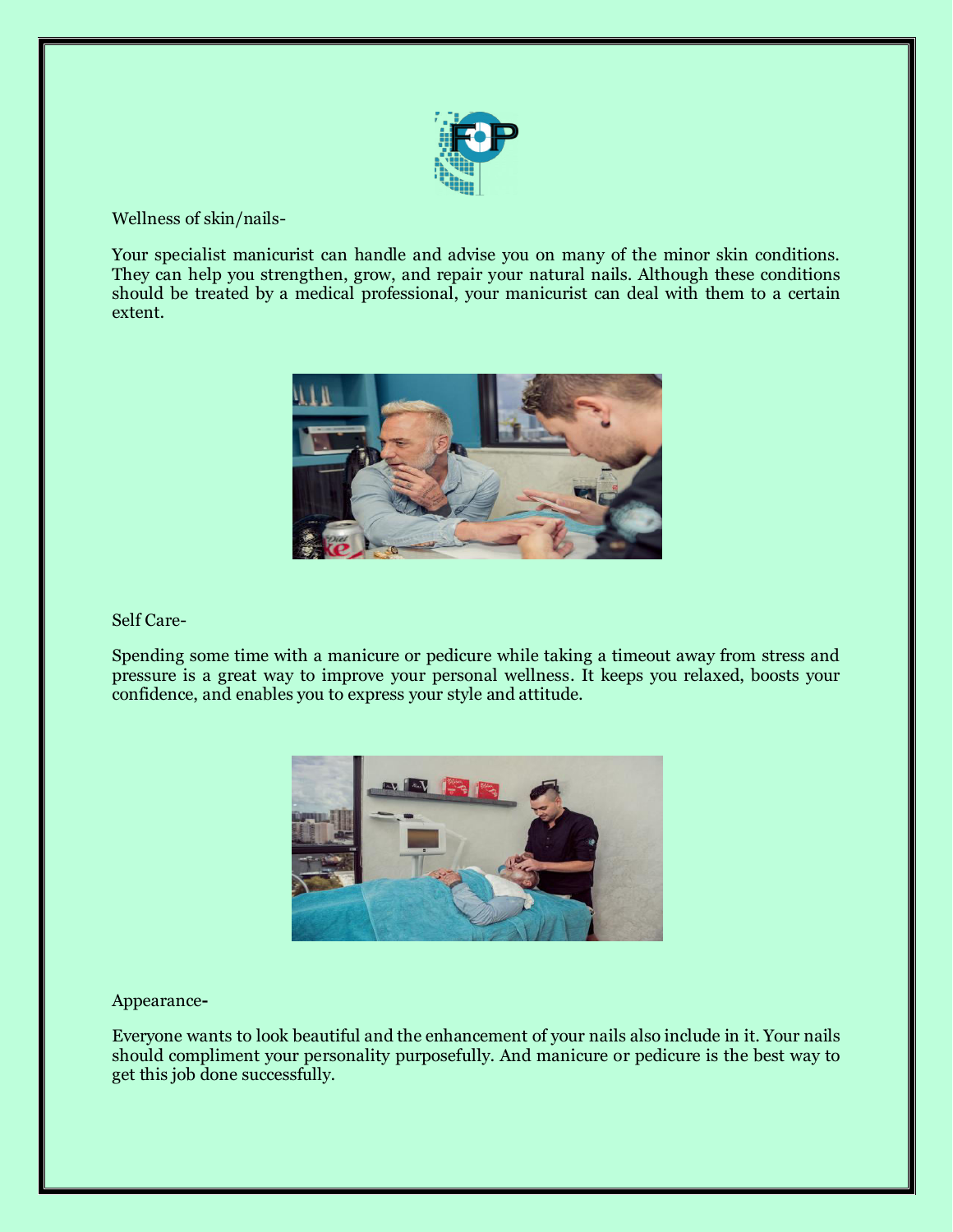

### Self-confidence-

When you will look good, it will automatically improve your self-confidence. And your nails are one of the most important parts of it. It can double up your style and make a difference. So, you must consider your nails' personality as well.



In a nutshell, taking care of your nails is important. You just need to find a specialist manicurist for Manicure and Pedicure and make sure they are using professional products for this process.

If you are searching for the perfect Manicure and Pedicure Miami, you can visit [www.fashionpointmiami.com](http://www.fashionpointmiami.com/) 

### **For More Details Visit Us Our Website**

### **https://fashionpointmiami.com/**

**Email:** fashionpointstyleusa@gmail.com